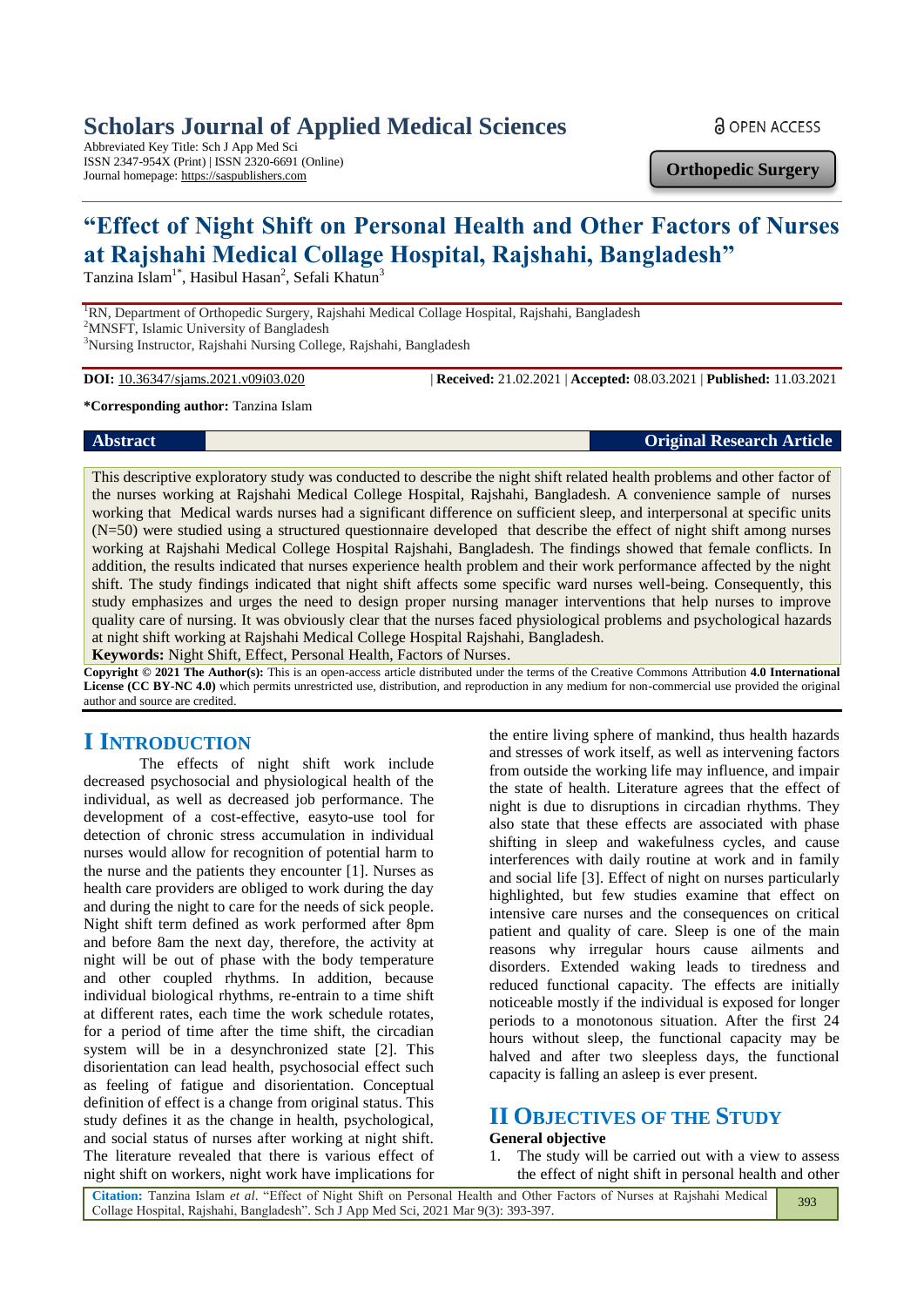factor of nurses at Rajshahi Medical College Hospital Rajshahi, Bangladesh.

#### **Specific Objectives**

- 1. To describe the night shift related problems on nurses and to evaluate the impact of these on the health and well-being.
- 2. To provide applicable recommendation to decrease stress produced by working conditions, and promote the best patient care.
- 3. To help both nurses and administrators to understand some of the underlying night shift related health problem and other factors on nurses, and their impact on nurse's life, clinical practices.

### **III REVIEW OF LITERATURE**

The effects of shift work stress across various occupations, on shift work stress specific to the field of nursing, and on the mechanisms by which stress can contribute to disease. Information from a variety of occupations outside of nursing have already studied numerous adverse health effects affiliated with shift work stress and will be reviewed here. The WHR tool developed to evaluate stress exposure and risk for health disorders requires attention and will also be discussed. The Neumann Systems Model, and more specifically Primary Prevention as Intervention, is the theoretical framework upon which this study was based and as such will be explored further in this section. Shift schedules refer to the assignment of workers to a particular shift and time allocated to each of the shift pattern [4]. Study finding may also provide a knowledge base for further research that addressed after studying all aspects of nurses work shift and its relationship with other factors in the clinical and other world. Moreover Lushington and Dawson [5, 6], stated that Night shift has physical and social effects on the life of an individual including nurses, the long hours that they work interfere with their health and their safety. Night work can even be more negative impact for female nurses who also have family responsibilities such as pregnancy and child rearing. For nurses these negative effects have consequences not just for the individual, but also for the workplace, as decreased alertness and reduced job performance could, endanger human lives [7].

### **IV MATERIALS AND METHODS**

The descriptive correlational design was used to explore the nurses' knowledge and attitude at nursing due to effect of night shift on personal health and other factor of nurses at Rajshahi Medical College Hospital, Rajshahi, Bangladesh. In addition, the relationships among nurses' knowledge, attitudes about effect of night shift were examined. This research design is of descriptive exploratory design, it describes the Phenomenon as it exists in the current time; it is more practical in the implementation, economical in cost, and easy to manage. The study utilizes the data to recognize

the level of knowledge and attitudes of the nurse toward night shift work, therefore the study is designed to describe the effect of night shift on nurses.

Study place and duration: The study populations were the 50 nurses of the Rajshahi Nursing College, Rajshahi Rajshahi, Bangladesh. The study duration is 6 months. The study was carried out from November 2014 to April 2015.

Research methodology: In research methodology describes the design of the study, population, setting and sample, instrumentation, data collection procedure, and data analysis.

Effect of Night Shift on Personal Health and Other Factor of Nurses at Their Working Place: This questionnaire was designed to assess the nurse's word, physical and social conditions regarding problem of night shift. It was composed of 13 multiple choice questions and 10-Yes/No questions which had been modified. In order to meet the demand for an improved efficiency of dealing with the extended hours of work in some industries, there has been an increasing drive towards the use of shift- workers. The main purpose of this descriptive study was to identify the effect of night shift on personal health and other factor on nurses at Rajshahi medical college hospital Rajshahi, Bangladesh.

Ethical clearance: At first proposal was send to the Director and nursing superintendent of Rajshahi Medical College Hospital, Rajshahi, Bangladesh. Informed consent will be obtained from the institution authorities and subjects. Privacy confidentiality and anonymity will be quarded scientific objectivity of the study will be maintained with honesty and impartiality.

#### **V RESULTS**

The results regarding the effect of night shift on personal health and other factor of nurses at Rajshahi Medical College Hospital, Rajshahi, Bangladesh has been presented in Tables 1-7 and Figures 1-8. Subjects' characteristics regarding demographic information about nurses. Fifty questionnaires were distributed among nurses working at Rajshahi Medical College Hospital. Table-1-7 showed that regarding that age of the nurses, the most of the respondents age within 26-30 years 6 (12%), 31- 35 year 15(30%), 36-40 year 18(36%)the lowest group respondent age within 41-45 year25 (50%) .The gender of the respondents are the height number are 46 (92%) female and the lowest number are 2(4%) male. The marital status of the total respondents are 50, most of the (48) 96% are married, 2 (4%) single and 0% widow. The total religion of the respondents are 50, most of them were Muslim 35 (70) %, Hindu11 (22%) and Christian 4(8%) Buddist 0% .Among 50 nurses Professional qualification of the respondents(38) 76% Diploma in Nursing and Midwifery in Nursing, (12) 24% B.Sc. in Nursing and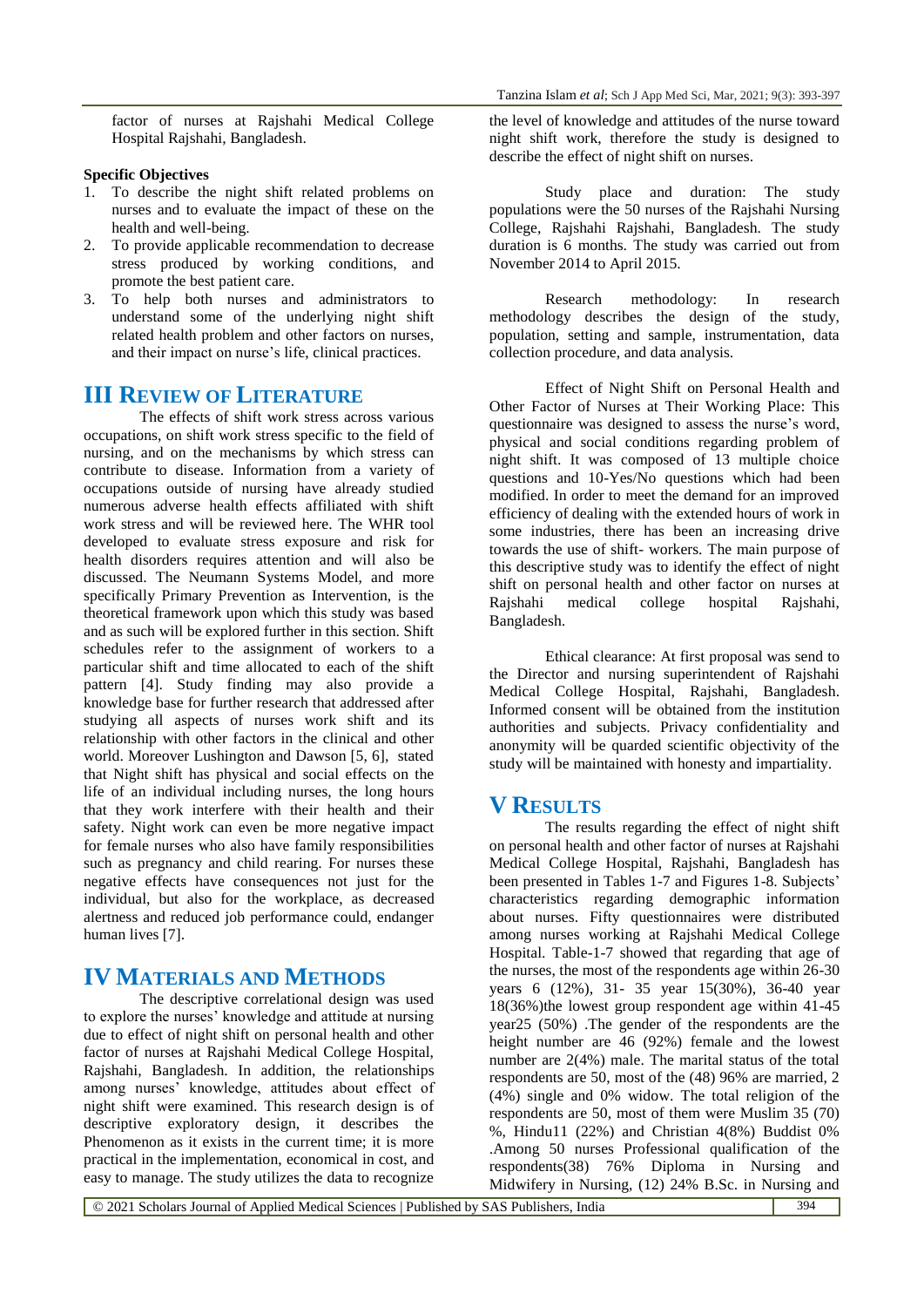MPH-3 (6%).Among 50 nurses Academic qualification of the respondent S.S.C-45 (90%), H.S.C-5 (10%), B.Sc./B.A-1 (2%).B. .Masers 0% and other 0% .Specialization course on ICU nursing & management 8 (16%) and CCU nursing & management.

| Variable | Range           | Number | Percentage |
|----------|-----------------|--------|------------|
| Age      | $26-30$ years   | 6      | 12.0%      |
|          | $31-35$ years   | 15     | 30.0%      |
|          | $36 - 40$ years | 18     | 36.0%      |
|          | $41-45$ years   | 25     | 50.0%      |

**Table-1: Age distribution of the respondents.**

Table no-1 shows that the majority of the respondents 50% were in age group of 41-45 years smallest number of the respondents 12% were bellow 30, 36% respondent's were in age group of 36-40 years, and 30% respondent's were in age group of 31-35 years.



**Fig-1: Sales distribution of patient's age**

| Table-2: Gender distribution of the respondents |                  |               |            |
|-------------------------------------------------|------------------|---------------|------------|
| variable                                        | <b>Parameter</b> | <b>Number</b> | Percentage |
| Gender                                          | Male             | 3             | 6.0%       |
|                                                 | Female           | 47            | 94.0%      |

Table-2shows that most of the nurse respondents (94%) were female &only 6% were male. The result showed majority of female nurses working in the Rajshahi Medical College Hospital.





| Table-3: Marital status of the respondents. |                  |               |            |  |
|---------------------------------------------|------------------|---------------|------------|--|
| variable                                    | <b>Parameter</b> | <b>Number</b> | Percentage |  |
| Marital                                     | Single           |               | 4.0        |  |
| status                                      | Married          | 48            | 96.0       |  |
|                                             | Widow            |               | 0.0        |  |

Table no-3 shows that the majority of the respondents 96% were married, while 4% respondents were single and 0% respondents were widow.



**Fig-3: Marital status of the respondents Table-4: Distribution of Religion of the respondents**

|          | rabic-4. Distribution of includion of the respondents |               |                   |  |
|----------|-------------------------------------------------------|---------------|-------------------|--|
| variable | <b>Parameter</b>                                      | <b>Number</b> | <b>Percentage</b> |  |
| Religion | Muslim                                                | 35            | 70.0              |  |
|          | Hindu                                                 |               | 22.0              |  |
|          | Christian                                             |               | 8.0               |  |
|          | <b>Buddhist</b>                                       |               | 0.0               |  |

Table 4.shows that maximum number of nurse's respondents 70% was Muslim, while 22% were Hindu and 8% were Christian in RMCH.



**Fig-4: Distribution of Religion of the respondents**

**Table-5: Academic qualification of the respondents**

| Variable                         | <b>Degree</b> | <b>Number</b> | <b>Percentage</b> |
|----------------------------------|---------------|---------------|-------------------|
|                                  | S.S.C.        | 45            | 90%               |
| Academic<br><b>Oualification</b> | H.S.C         |               | 10%               |
|                                  | B.Sc.B.A      |               | 2%                |

Table-5 shows that the majority of staff nurse respondents 90% having S.S.C only, while 10% have H.S.C. only and 2% have B.Sc\BA degree.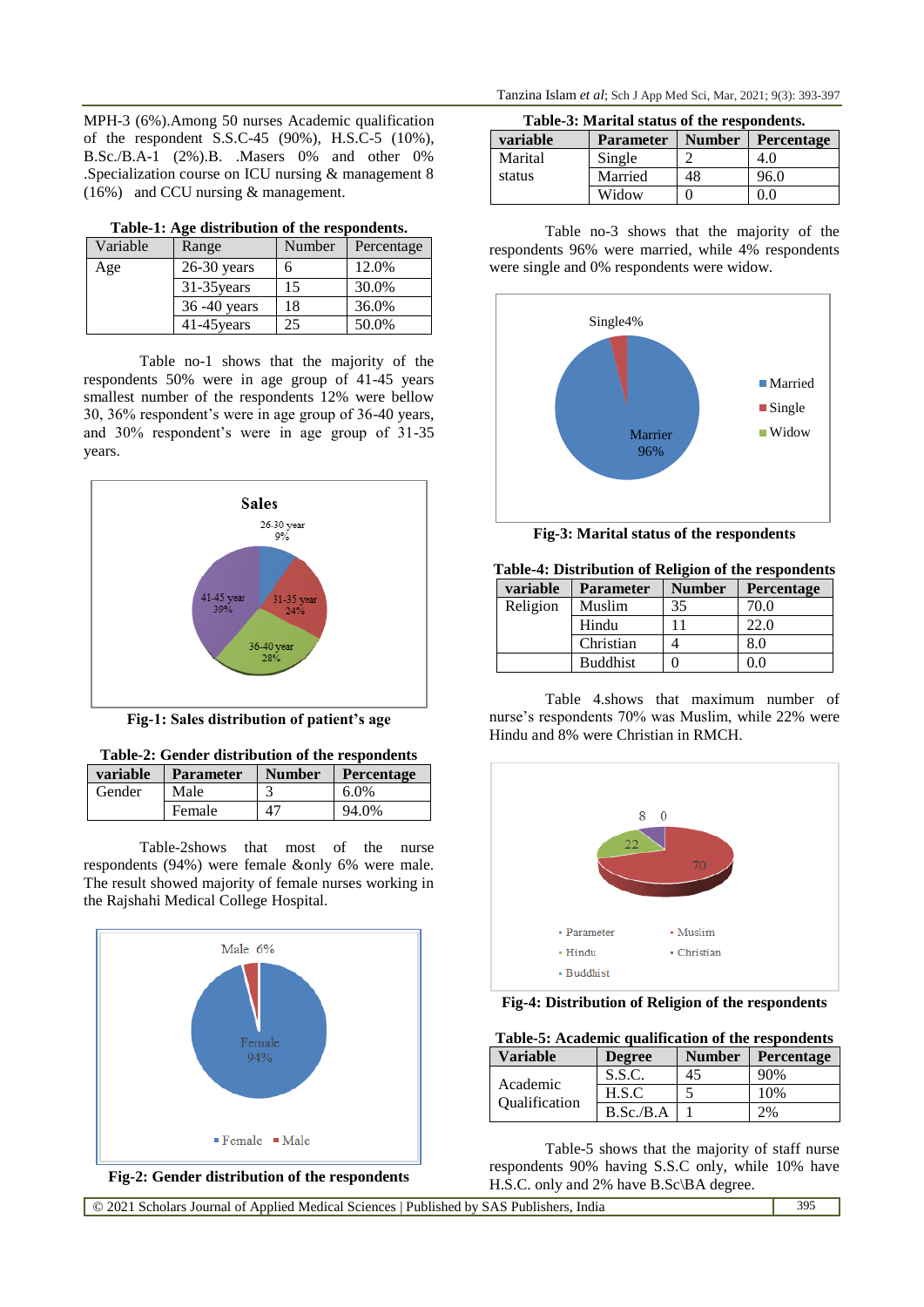

**Fig-5: Academic qualification of the respondents.**

| respondents     |                        |               |            |
|-----------------|------------------------|---------------|------------|
| <b>Variable</b> | <b>Degree</b>          | <b>Number</b> | percentage |
| Professional    | Diploma in<br>nursing  | 38            | 96.0%      |
| qualification   | <b>B.Sc in nursing</b> | 12            | 24.0%      |

**Table-6: Professional qualification of the** 

Table 6 shows that the majority of staff nurse respondents 96%, having diploma in nursing and midwifery only and 24% have B. Sc in Nursing and 06% have MPH/M.Sc Degree.

Mph/M.sc 3 6.0%



**Fig-6: Professional qualification of the respondents.**

| <b>Variable</b> | Range        | <b>Number</b> | <b>Percentage</b> |
|-----------------|--------------|---------------|-------------------|
| Length of       | $1-10$ year  | 25            | 50.0              |
| <b>Service</b>  | $11-20$ year | 25            | 50.0              |
|                 | $21-30$ year |               | 0.0               |

**Table-7: Length of service of the respondents.**

Table 7 shows that majority of staff nurse 0 % respondents had age of their length service between the years 21–30 and 50% nurses are serving from1-10 years,  $50\%$  were within the  $11-20$  years.



#### **DISCUSSION**

The assumption is that ergonomically designed shift schedules will assist in the reduction of physiological and psychosocial hazards in the workplace [8]. The focus of this study is directed towards consideration of human factors in the design of night shift for the nurses. The study was conducted in Rajshahi Medical College Hospital, Rajshahi, Bangladesh. The most of the respondents age within 26- 30 years 6 (12%), 31- 35 year 15(30%), 36-40 year 18(36%) the lowest group respondent age within 41-45 year 25 (50%). The gender of the respondents are the height number are 46 (92%) female and the lowest number are 2(4%) male. The marital status of the total respondents are 50, most of the (48) 96% are married, 2 (4%) single and 0% widow. The major study involved in this hospital whereby nursing personnel were required to respond to a questionnaire directed to the nurses working at night shift. Studies show that shift workers accident rates are more than day workers [9]. Thus the findings do not conclusively indicate that night shift workers are more prone to accidents. There are also discrepancies with research on this issue because of the fact that working conditions are not the same on different shifts. The total religion of the respondents are 50, most of them were Muslim 35 (70) %, Hindu11 (22%) and Christian 4(8%) Buddist 0%. Among 50 nurses Professional qualification of the respondents(38) 76% Diploma in Nursing and Midwifery in Nursing, (12) 24% B.Sc. in Nursing and MPH-3 (6%).Among 50 nurses Academic qualification of the respondent S.S.C-45 (90%), H.S.C-5 (10%), B.Sc./B.A-1 (2%). B. Masers 0% and other 0%. Specialization course on ICU nursing & management  $8$  (16%) and CCU nursing  $\&$ management respectably. For example, the nature of workload, the backup system available, and the amount of supervision can make comparisons inaccurate. Nonetheless, lack of sleep heightens the decline in performance. Research has shown that the optimum mental performance level for workers occurs between 2-4pm, maximum general awareness is between 1-7pm. Performance levels are lowest between 3:30-5:30am 10,11]. Hospital personnel comprises of a multidisciplinary medical team, nurses with differ qualifications, administration staff and housekeeping personnel. The services provided include Medical care, surgical care, Paediatric care, Dental, Obstetrical and Gynaecological care and Operation theatre. The result indicated significant association between working on night shift and use of alcoholic beverages to help induce sleep. Moreover, average hours of sleep were significantly associated with three related sleep items: subjective sleep quality, difficulty in getting to sleep and daytime drowsiness [12, 13]. In view of the above workforce and their assignment to different shift schedules within the health service, it was necessary to conduct this research to determine the impact and effects of night shift schedules on nurses. The night shift worker is a man at odds with his own body rhythms as stated by Perkins [14]. When managers are